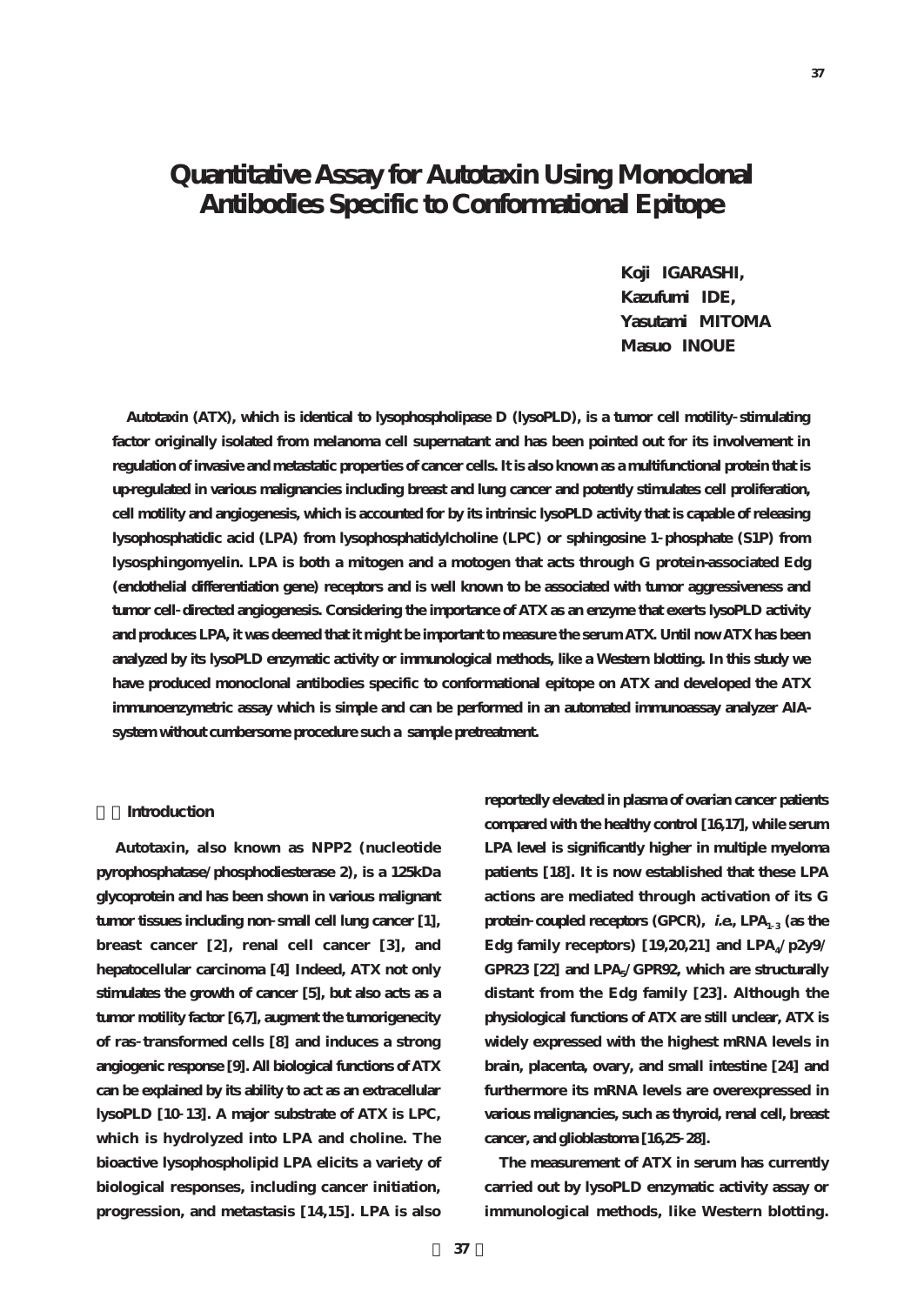**Unfortunately lysoPLD enzymatic activity assay is lack of versatility because of time consuming and tedious method, while it is necessary to consider the interference of intrinsic factors, like choline, LPC, and other lysoPLDs. Likewise Western blot analysis is also lack of versatility, and furthermore it is just a qualitative method, not a quantitative method. In this study, we introduce a quantitative determination of ATX by an immunoenzymometric assay using monoclonal antibodies (mAbs) specific to a conformational epitope.**

### **2.Materials and methods**

#### **2.1 Preparation of recombinant human ATX**

**Human cDNA for ATX was amplified by RT PCR using a human liver cDNA library as template DNA base on the sequence information in the data base (GenBank accession no. L46720) and was introduced into the baculovirus transfer vector pFASTBac 1 (Invitrogen, CA, USA). In the same way, cDNA for ATX was introduced into pFASTBac HT (Invitrogen) to add a polyhistidine tag at the NH2 terminus of ATX. The preparation of recombinant baculovirus and the expression of recombinant ATXs were performed according to the manufacturer's protocol. The purification of recombinant polyhistidine tagged ATX (hisATX) was performed using metal chelate column chromatography (BD TALON; BD Biosciences, CA, USA) according to the manufacturer's protocol. To analyze the epitope of anti ATX mAbs, five different regions of ATX were expressed in Escherichia coli (E.coli) JM109 using the pCold TF vector system (TAKARA, Shiga, Japan) at 15℃. The five fragments, ATX F1 (amino acid residue; 1 310), ATX F2 (amino acid residue; 301 610), ATX F3 (amino acid residue; 601 863), ATX F4 (amino acid residue; 150 459), and ATX F5 (amino acid residue; 450 726), were expressed as fusion proteins with a trigger factor (48kDa) with polyhistidine tag. To purify each ATX fragment, the sonicated supernatant of E.coli was applied onto the metal chelate column.**

### **2.2 Preparation of anti ATX mAbs**

**Eight wk old Wister Kyoto rat was immunized by the footpad injection with 250μg of purified hisATX antigen which was emulsified with the complete**

**Freund's adjuvant (Difco Laboratories, MI, USA). One month after first immunization, the fusion of B cells obtained from rat iliac and inguinal lymph nodes with PAI myeloma cells was performed. Hybridoma cells were cultured in a synthetic medium (GIT medium; NIHON PHARMACEUTICAL CO., LTD, Tokyo, Japan) without serum supplementation. The hybridoma supernatants were screened for the antibodies that bind to the native form ATX in solution by ELISA (Enzyme Linked Immunosorbent Assay), not to ATX antigen directly coated on solid phase. Briefly, 50 ng/well of the anti rat IgG in TBS (10 mmol/L Tris HCl, 15 mmol/L NaCl, pH 7.4) was coated on a 96 well Maxisorp immunoassay plate (NUNC; Nalge Nunc International, NY, USA) for 16 h at 4℃. The wells were blocked with 200 μL of TBS containing 3% bovine serum albumin (BSA). After washing the wells 3 times with TBS, the hybridoma culture supernatant was added to each well and incubated for 2h at room temperature. After washing with TBS containing 0.05% Tween 20 (TBST) 4 times to remove unbound antibody, 50 ng of hisATX in 50 μL of TBST containing 1% BSA (1% BSA TBST) was added to each well. The bound hisATX was detected by HisProbe HRP (Pierce Chemical Company, IL, USA). Absorbance at 450nm by the addition of TMB substrate(3,3',5,5'Tetramethylbenzidine, Kirkegaard & Perry Laboratories, Inc., MD, USA) was measured. All procedures were performed without hisATX for background of nonspecific bindung. The hybridoma cells selected were established by a limiting dilution method. In addition, a synthetic peptide (DSPWTNISGSC, amino acid residue; 49 59) was conjugated with keyhole limpet hemocyanin (KLH), and an anti peptide mAb, named P101, was established as a tracer antibody for detecting ATX by the immunization of the peptide KLH conjugate.**

## **2.3 Reactivity of mAbs with ATX directly coated on immunoassay plate**

**To analyze the reactivity of anti ATX mAbs with ATX antigen directly coated on the immunoassay plate, 50 μL of 1mg/L purified recombinant ATX was coated on a microtiter well for 16h at 4℃. After blocking with 3% BSA TBS, the anti ATX mAbs were added to each well. The antibody bound was detected by peroxidase labeled anti rat IgG (American Qualex, CA, USA),**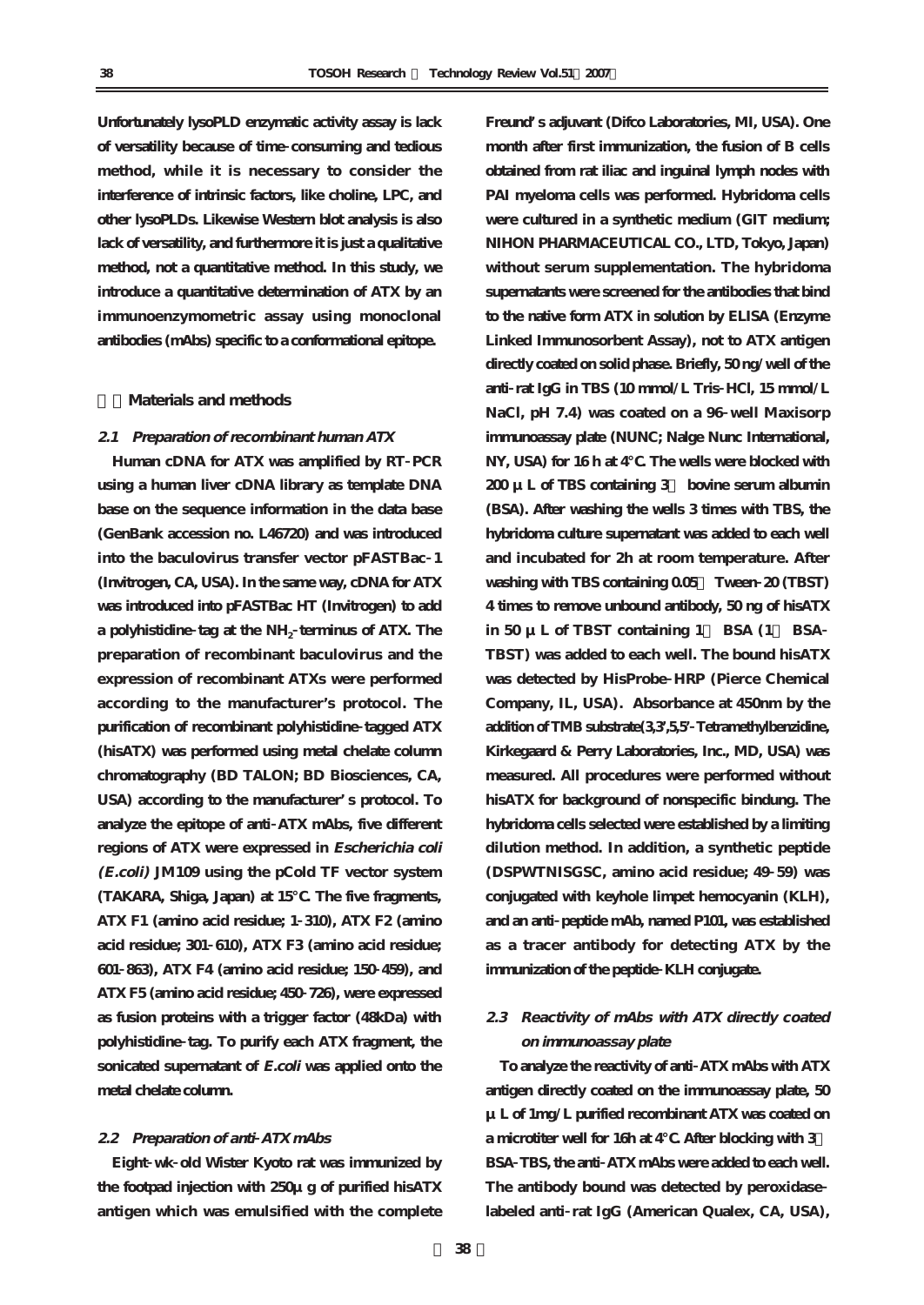**followed by addition of TMB substrate as described above. All procedures were performed without ATX coating for background of nonspecific binding.**

# **2.4 Reactivity profile of mAbs with ATX by Western blotting**

**One microgram of the purified recombinant ATX and the ATX fragments were subjected to SDS PAGE. After electrophoresis, the proteins on SDS gel were transferred to a PVDF membrane using the Semidry Blot apparatus (BioRad Laboratories, CA, USA) at 20 A/m<sup>2</sup> gel for 2h. After transferring the protein, the PVDF membrane was blocked with TBS containing 1% skim milk for 2h at room temperature. The anti ATX mAb (1mg/L) was added to the membrane and the antibody bound was detected by alkaline phosphatase labeled anti rat IgG (American Qualex), followed by addition of the CDP Star chemiluminescense substrate (PerkinElmer, MA,USA).**

# **2.5 Adsorption of ATX from human serum by anti ATX mAbs**

**To analyze an ability of absorption of ATX from human serum by anti ATX mAbs, human serum was mixed with the anti ATX mAbs bound magnetic particle and the remaining lysoPLD activity in treated human serum was determined. Briefly, 10μg of anti ATX mAbs were added to 25μL of the magnetic particle suspension immobilized anti rat IgG (BioMag goat anti rat IgG Fc; QIAGEN, Hilden, Germany). After washing the particles with TBST to remove unbound anti ATX mAb, 50μL of human serum and 150μL of TBST were added and the mixture was incubated for 2h at room temperature. The remaining LysoPLD activity in the supernatant of the mixture was determined.** 

**LysoPLD activity was assessed by measuring choline liberation from the substrate LPC [5]. Briefly, the reactions were performed in 100μL aliquots; the serum** samples  $(20 \mu L)$  were incubated with  $2 \text{ mmol/L } 1$ **myristoyl (14:0) LPC (Avanti Polar Lipids Inc., AL, USA) in the presence of 100 mmol/L Tris HCl, pH 9.0,** 500 mmol/L NaCl, 5 mmol/L MgCl<sub>2</sub>, 5 mmol/L CaCl<sub>2</sub>, **and 0.05% Triton X 100 for 3 h at 37℃. The liberated choline was detected by an enzymatic photometric method using choline oxidase (Wako Pure Chemical,**

**Osaka, Japan), horseradish peroxidase (TOYOBO, Osaka, Japan), and TOOS reagent (N ethyl N (2 hydoroxy 3 sulfoproryl) 3 methylaniline; DOJINDO, Kumamoto, Japan) as a hydrogen donor. Absorbance was read at 550nm and converted to the amount of choline by comparison with a standard curve by choline chloride.**

## **2.6 Cross reactivity of anti ATX mAbs with various animal ATXs**

**To analyze the cross reactivity of anti ATX mAbs to ATX of various animal species, an adsorption assay by anti ATX mAbs were performed using mouse, rat, rabbit, horse and bovine serum. Briefly, various animal sera were incubated with anti ATX mAbs and the remaining lysoPLD activity of each sample was determined describe above.**

# **2.7 Combination of mAbs for two site immunoenzymetric assay**

**Anti AXT mAbs were purified from the hybridoma culture supernatant using HiTrap Protein G (GE Healthcare, Buckinghamshire, UK). The purified mAbs were then biotinylated with sulfo NHS LC LC biotin reagent (Pierce) according to the manufacturer's protocol. Microtiter wells were coated with 100 ng of anti ATX mAbs and blocked with 3% BSA TBS. After blocking, 50 ng of purified recombinant ATX was added to the wells. ATX bound to primary anti ATX mAbs was detected by the biotinylated secondary anti ATX mAbs, followed by peroxidase labeled streptavidin (Zymed Laboratories, CA, USA) and TMB substrate described above. All procedures were performed without ATX for background of nonspecific binding. Base on the analysis of this screening for two site immunoenzymometric assay, we selected R10.23 as solid phase primary antibody and R10.21 as enzyme labeled secondary antibody.**

# **2.8 Automated immunoenzymetric assay for quantitative determination of ATX**

**Antigen concentration of ATX in serum was determined using a specific two site immunoenzymometric assay. To prepare the ATX immunoenzymetric assay reagent, R10.23 was digested with pepsin and the purified F(ab)2 form using phenyl 5PW (TOSOH, Tokyo, Japan)**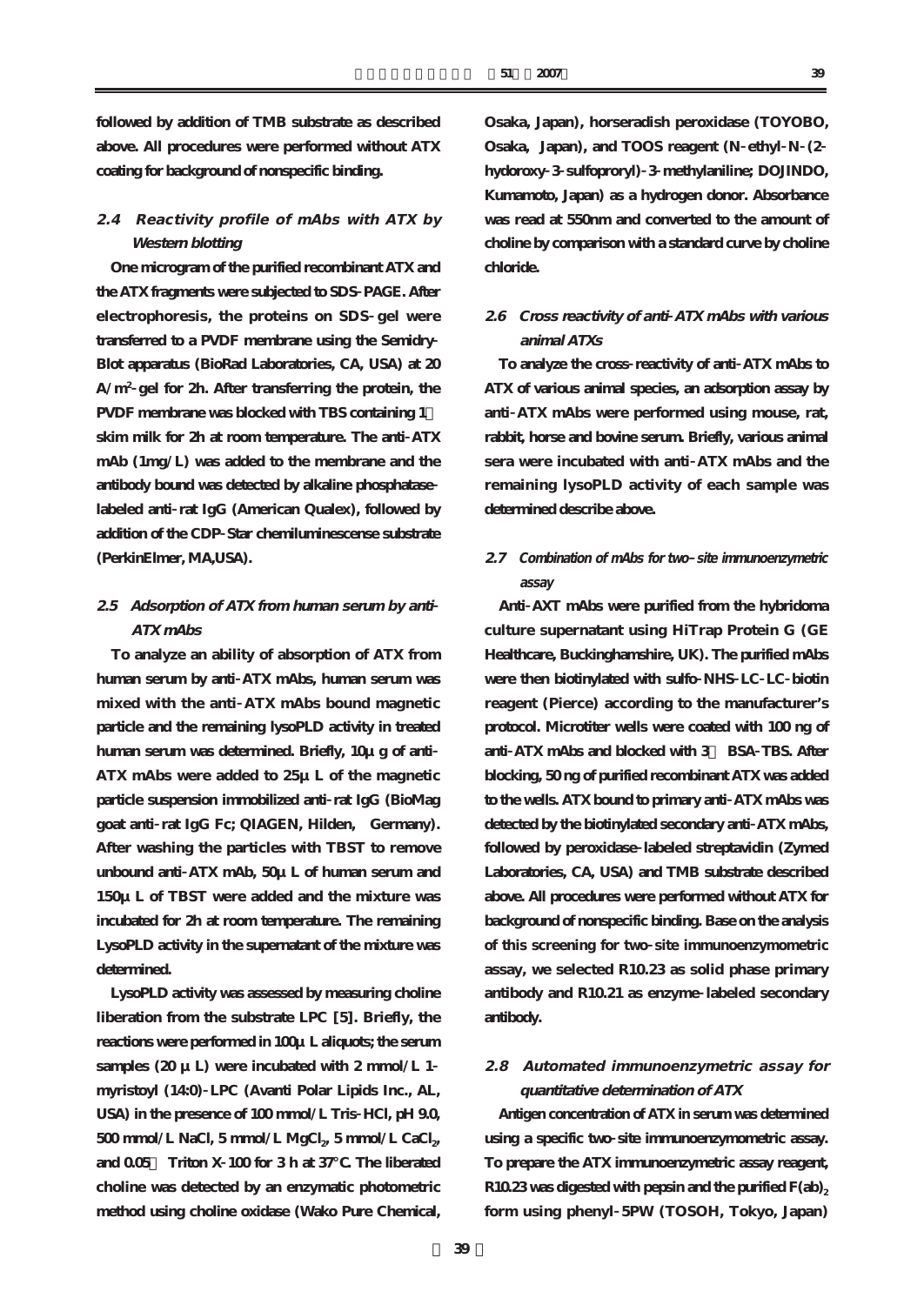**hydrophobic column chromatography in order to avoid nonspecific binding of human antibodies to various animal IgG in human specimens, like HAMA (human** anti mouse antibodies).  $R10.23$   $F(ab)$ <sub>2</sub> was coated by **physical absorption on a in house magnetic bead made from ethylene vinyl alcohol and ferrite. Coating efficiency of antibody on a bead was approximately 100 ng. ATX immunoenzymetric assay reagent was prepared as follows. Twelve R10.23 coated beads were placed in the reaction cup and then 35μg of alkaline phosphatase labeled R10.21 in assay buffer (5% BSA,** 5 sucrose, 10 mmol/L Tris HCl, 10 mmol/L MgCl<sub>2</sub>, **pH 7.4) was added to the cup. After addition of all materials, ATX immunoenzymetric assay reagent was prepared by immediate freeze dry procedure of the reaction cup. The ATX immunoassay reagent can be used with an automated immunoassay analyzer AIA system (TOSOH). The AIA system includes automated specimen dispensation, incubation of the reaction cup, bound/free washing procedure, 4MUP (4 methylumbelliferyl phosphate) substrate dispensation, fluorometric detection, and a result report. The antigen antibody reaction time is only 10 min., and the first result is reported within 22 min; the throughput of the system is 60 and 180 samples per hour using the AIA 600Ⅱ system and the AIA 1800 system, respectively.**

#### **2.9 Preparation of standard ATX calibrator**

**To purify the non tagged ATX from the culture supernatant of Sf9 insect cells which expressed recombinant human ATX, R10.23 immobilized column was prepared using NHS activated HiTrap (GE Healthcare), according to the manufacturer's protocol. One liter culture supernatant of the Sf9 cells was applied to the 5 mL bed volume of R10.23 column immobilized 20 mg of antibody. The concentration of purified ATX was determined by BCA Protein Assay Reagent (Pierce) with BSA as standard. Subsequently the serum was applied to the R10.23 immobilized column to deplete ATX in normal human serum. The pass through fraction was collected and the remaining lysoPLD activity was measured to confirm the complete depletion of activity. ATX calibration fluids having six different concentrations (0, 0.34, 0.675, 1.35, 2.70, and 5.40mg/L) were prepared by spiking the purified**

**recombinant ATX into the ATX depleted serum.**

### **3.Results and Discussion**

### **3.1 Recombinant human ATX and ATX fragments**

**For the production of anti ATX mAbs, a recombinant human hisATX expressed in baculovirus system was purified using BD TALON metal chelate column. Finally, approximately 1 mg of recombinant human ATX exhibiting lysoPLD activity was obtained. The purified ATX stained by CBB (Coomassie brilliant blue) was detected as single band, whereas the doublet bands were detected by Western blot analysis (Fig. 1). This result could be attributed to a different glycosylation of hisATX or a degradation of hisATX in the course of purification procedure. To determine the epitope of anti ATX mAbs, five ATX fragments were expressed in E.coli using the pCold TF vector system. All fragments expressed at 15℃ were well soluble in TBS and it was easy to purify them by metal chelate column chromatography (Fig. 2 (a)). Although epitope determination of each mAb was tried by Western blotting using these ATX fragments, all 23 mAbs except R10.48 and P101, which is anti peptide mAb, did not show any reaction with these ATX fragments (Fig. 2 (b) , 2(c) and 2(d)). In addition, no inhibition was observed by various ATX fragments to the binding of anti ATX mAbs to soluble ATX antigen (data not shown). These results strongly suggested that the anti**



**Fig.1 Purified hisATX and identification as ATX The purified hisATX recombinant protein (1 μg/lane) expressed in baculovirus system was subjected to SDS-PAGE. The proteins were detected by CBB staining (CBB). The purified hisATX was analyzed by Western blotting using anti-ATX mAb (P101) and anti-ATX polyclonal antibody (pAb) against the synthetic peptide (amino acid residue 652-666; CVRPDVRVSPSFSQN). The results of Western blot analysis with anti-ATX Abs (+) and with only secondary antibodies (-) were shown.**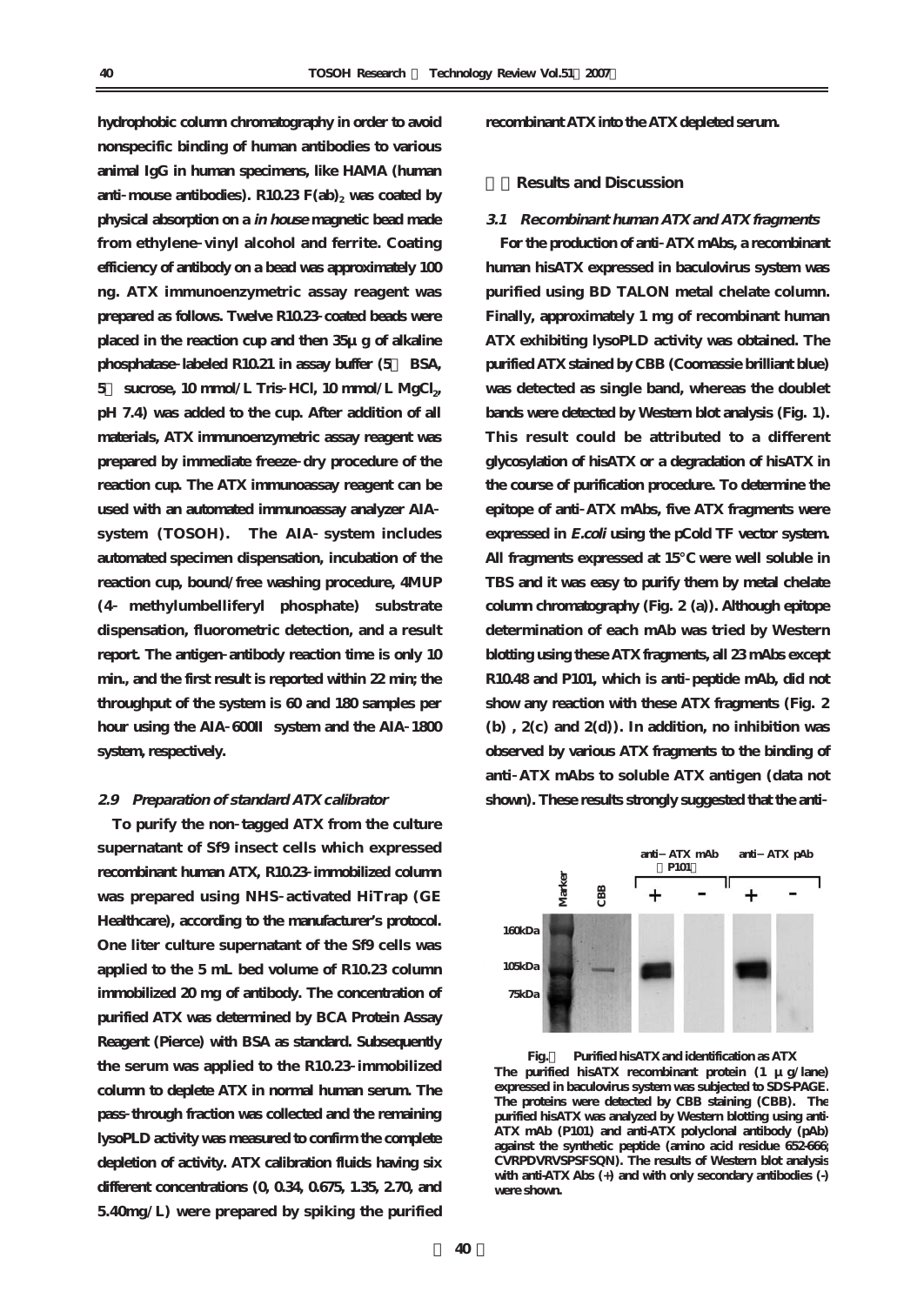

**Fig.2 Epitope analysis of anti-ATX mAbs by Western blotting** Five ATX fragments expressed in *E.coli* were subjected to SDS-PAGE **and the proteins were detected by CBB staining (a). Reactivity of R10.23 (b), R10.48 (c) and P101 (d) as a positive control with each ATX fragment was analyzed by Western blotting. Among 23 anti-ATX mAbs, only R10.48 reacted with ATX F1 fragment.**

**ATX mAbs established recognize the only conformational epitope of native ATX molecule.** 

### **3.2 Characterization of anti ATX mAbs**

**We have established 23 anti ATX mAbs by a screening method based on an ability of capturing soluble ATX antigen. Sixteen of 23 mAbs were efficiently (more than 10% adsorption) able to deplete ATX from human serum (Fig. 3). Before using the screening method by an ability of capturing soluble ATX, we also tried to obtain anti ATX mAbs by a**



**Fig.3 Binding ability of anti-ATX mAbs to soluble ATX in human serum** 

**screening method based on binding ability to ATX antigen directly coated on an immunoassay plate. The anti ATX mAbs obtained by this method successfully work only for immunoassay methods, like Western blotting and cell staining under denatured condition, not for ELISA. In contrast, almost of all anti ATX mAbs obtained by the screening method based on the ability**



**Fig.4 Difference of anti-ATX mAbs binding to ATX antigen on the solid phase and soluble ATX antigen (a) The purified anti-ATX mAbs were coated on the microtiter wells. HisATX recombinant protein was added to the wells and hisATX captured by anti-ATX mAb was detected by HisProbe-HRP. (b) The purified ATX recombinant protein was coated on the microtiter wells. The anti-ATX mAbs were added to the wells and the antibody bound was detected by peroxidase-labeled anti-rat IgG.**

**The purified anti-ATX mAbs were incubated with the anti-rat IgG immobilized particle. Normal human serum was added to the particle and the lysoPLD activity in the supernatant of the mixture was determined. The percent adsorption [(initial activity - residual activity**  in supernatant)  $\overrightarrow{l}$  (initial activity)  $x$  100 was calculated. The initial **activity was determined by the sample which was treated by the particle without anti-ATX mAb.**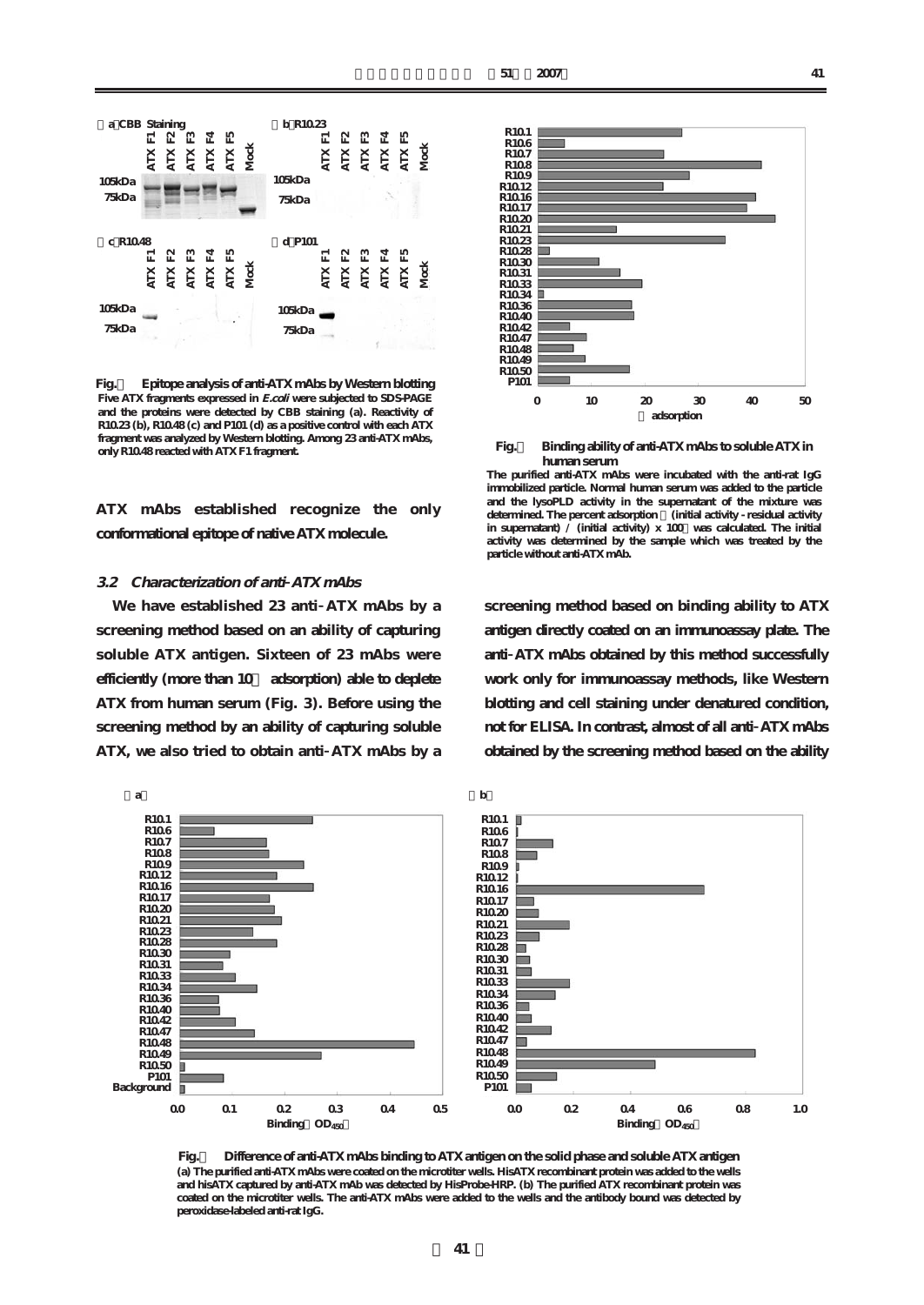**of capturing soluble ATX antigen could specifically bind to only soluble ATX antigen, neither to ATX antigen directly coated on an immunoassay plate (Fig. 4) nor to ATX antigen on a Western blot membrane (data not shown). As shown in Fig. 3 and 4, R10.28 and R10.34 could deplete only a recombinant ATX, not an ATX in human serum. This result suggested that these antibodies recognize the particular epitope on the only recombinant ATX. Anti ATX mAbs showed the different depletion profile of the lysoPLD activity from various animal sera (Fig. 5) and an epitope of anti ATX mAbs could not be determined using ATX fragments. These results demonstrated that anti ATX mAbs established here could recognize the only conformational epitope on native ATX molecule and the epitope recognized by them was abundantly diverse.**

## **3.3 Preparation of ATX immunoenzymetric assay reagent**

**To select the pairs of mAbs for two site immunoenzy -mometric assay, all combinations of anti ATX mAbs were examined. Among examined 529 combinations, 46 pairs of antibodies could form an immunocomplex, primary antibody ATX secondary antibody, and showed an enough binding signal for two site immunoenzymetric assay to detect serum ATX. Although R10.16, R10.48 and R10.49 showed the binding to both ATX antigen on solid phase and soluble ATX antigen as shown in Fig. 4, no applicable partner was found for two site immunoenzymetric assay. Finally we selected the combination of R10.23 as the primary antibody for solid phase and R10.21 as the enzyme labeled secondary antibody for two site**



**Fig.5 Cross-reactivity of anti-ATX mAbs with various animal ATXs Anti-ATX mAbs bound on magnetic particle were incubated with various animal sera and the remaining lysoPLD activity in serum was determined. The percent adsorption was calculated as described in Fig. 3. Typical cross-reactivity profiles of anti-ATX mAbs were shown.**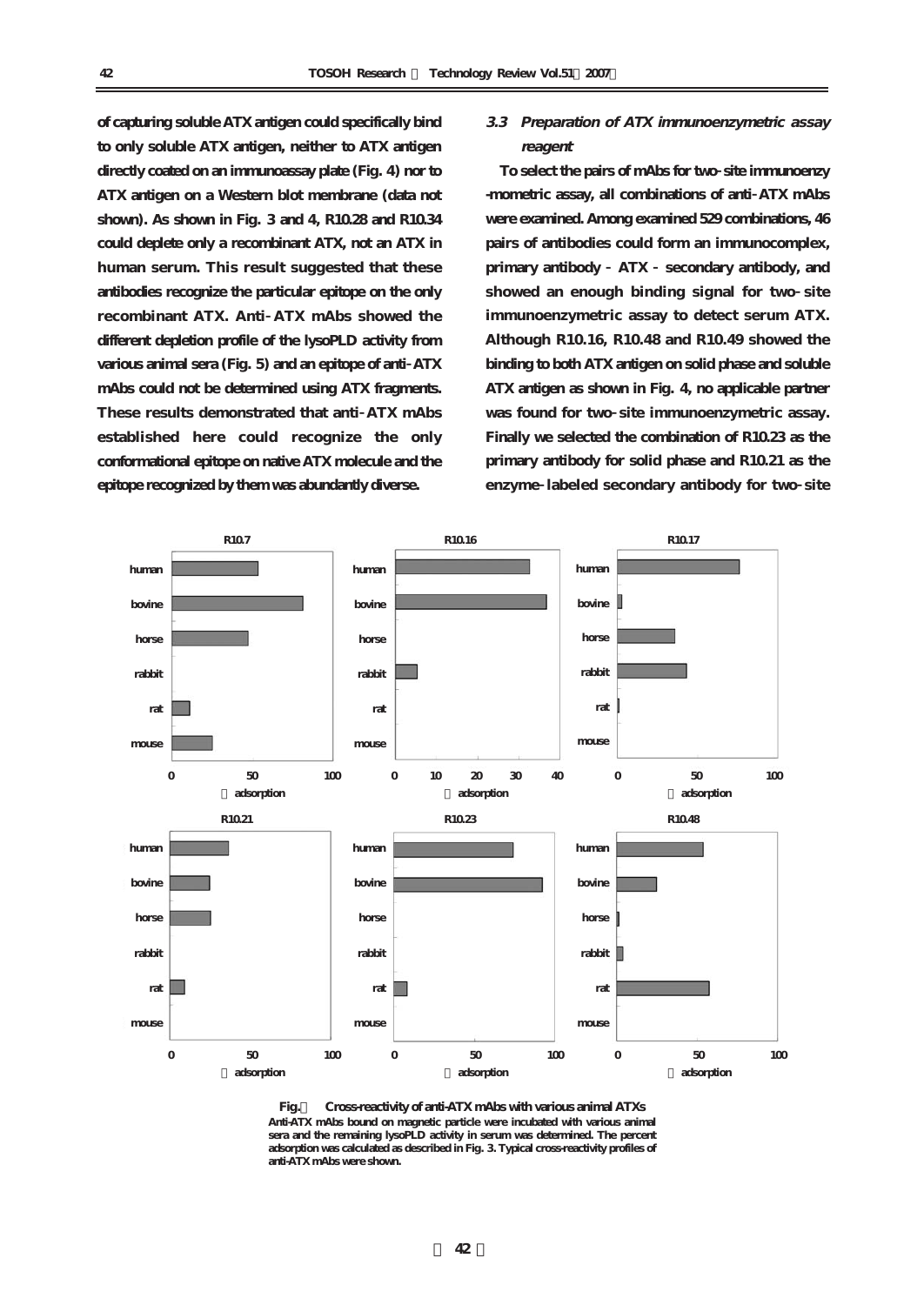**immunoenzymometric assay because the combination of these antibodies showed a good correlation with lysoPLD activity in human serum. When we constructed two site immunoenzymetric assay using these antibodies, we initially observed false ATX values frequently (20 30%) and the relationship between ATX concentration determined by the two site immunoenzymometric assay and lysoPLD activity was poorly-correlated (data not shown). To solve this problem, both rat IgG and HBR 1 (Scantibodies, CA, USA), which is well known as heterophilic antibodies blocker, were added to the buffer of ATX immunoenzymetric assay reagent, these false values were completely reduced and the correlation was surprisingly better.** 

**ATX expressed in baculovirus system for calibrator standard was effectively purified by a R10.23 immobilized column chromatography (Fig. 6). ATX bound to the R10.23 immobilized column was eluted by 100 mmol/L glycine (pH 3.5). Whereas both the antigenic activity and the lysoPLD enzymatic activity of ATX significantly decreased in the case of the elution with 100 mmol/L glycine (pH 3.0) or more acidic pH. To prepare the ATX deficient serum for calibrator base, normal human serum was applied to R10.23 immobilized column and the lysoPLD activity was completely depleted from 500 mL serum by once path through procedure. Then, the six points of calibrator fluids were prepared using the purified ATX and the ATX depleted serum. The calibration curve of the AIA system was well fitted by four-parameter logistic regression (Fig. 7).** 

### **3.4 Performance of ATX immunoenzymetric assay**

**We examined the within run and the between run reproducibility of our new serum ATX immunoenzymetric assay on AIA system. Two pooled serum samples from normal healthy subjects were used to examine the within run and the between run coefficients of variation (CVs). A serum spiked recombinant ATX was additionally used for the within run assay. In the within run study, the measurement in the three samples was replicated 20 times. On the other hand, two samples were measured 20 times, in the between run study. The mean ± standard deviation (SD) values for the three different samples in the within run study were 0.59 ± 0.02, 1.25 ± 0.03 and 4.12 ± 0.10 mg/L, while the mean ± SD values for the two samples in the** between **run study were**  $0.76 \pm 0.03$  and  $1.48 \pm 0.04$ **mg/L. The within run and between run CVs were 2.5 2.9% and 1.6 4.6%, respectively.** 

**Various serum interferable substances that might interfere with the measurement were added to pooled serum samples (1:4 volume), followed by the ATX assay. Addition of up to 174 mg/L of conjugated bilirubin, 174 mg/L of free bilirubin, 4.4 g/L of hemoglobin, 50 mg/mL of human albumin, 20 g/L of triglycerides 200 mg/L of ascorbic acid, 100 mg/L of citric acid, 1 g/L of EDTA, 100 U/L of heparin and 5000 IU/L of rheumatoid factor did not affect on the recovery rate less than 10% in the present ATX**



**Fig.6 Purified non-tagged ATX and identification as ATX The purified ATX recombinant protein (1 μg/lane) expressed in baculovirus system was subjected to SDS-PAGE. The proteins were detected by CBB staining (CBB). The purified hisATX was analyzed by Western blotting using anti-ATX mAb (P101) and anti-ATX polyclonal antibody (pAb) against the synthetic peptide (amino acid residue 652- 666; CVRPDVRVSPSFSQN). The result of Western blot analysis with anti-ATX Abs (+) and with only secondary antibodies (-) was shown.** 



#### **Fig.7 Standard curve for the ATX immunoenzymetric assay on AIA-system**

**The calibration fluids consisting of six different concentrations (0, 0.34, 0.675, 1.35, 2.70, and 5.40 mg/L) were prepared. Binding rate (nmol/L/ sec) of fluorescence intensity changes per second were measured and on AIA-system. Regression curve was drown by the equation; log (y) = a**   $log(x)$ <sup>3</sup> + b  $log(x)$ <sup>2</sup> + c  $log(x)$  + d. The constant coefficient was as follows; a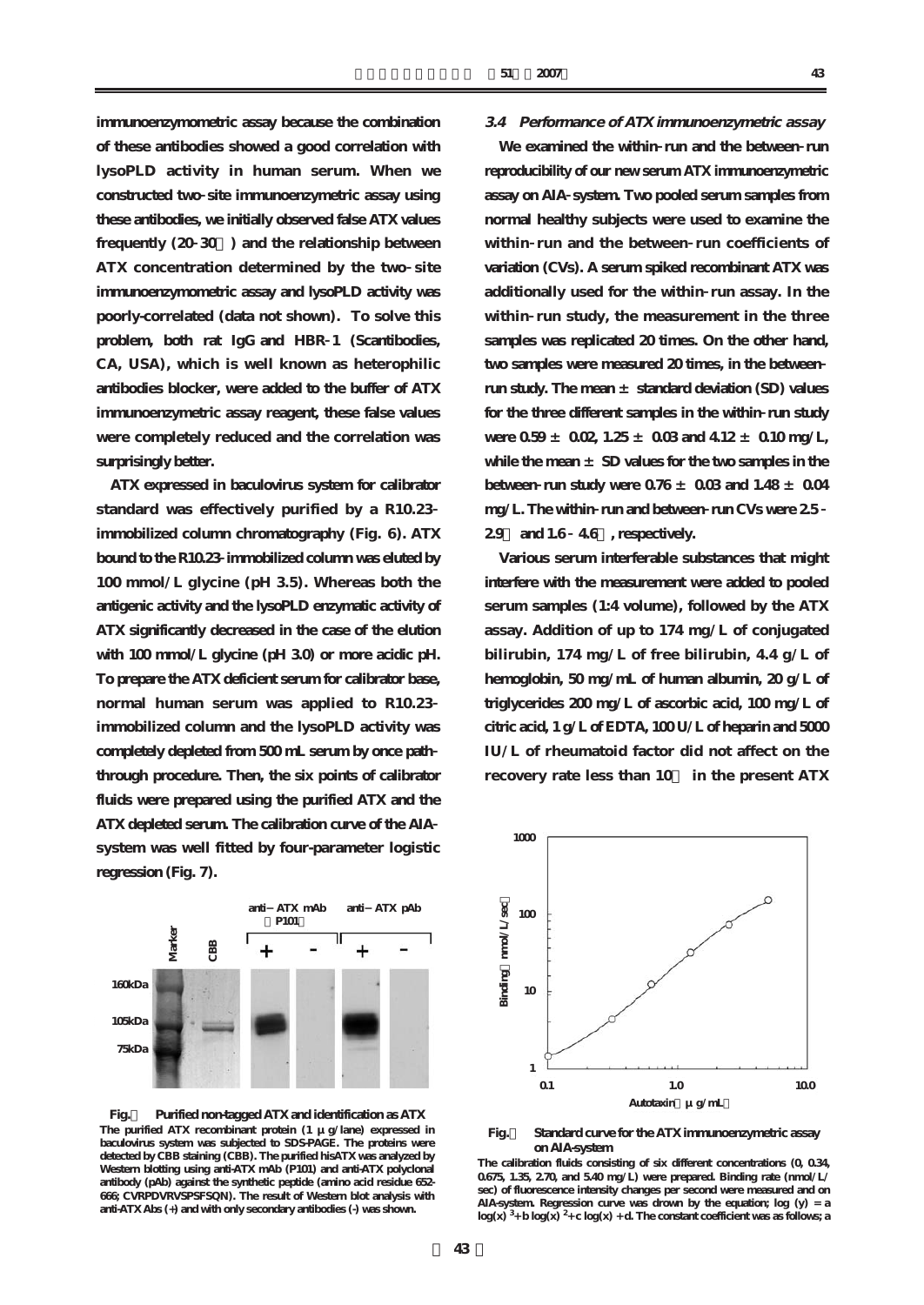#### **immunoenzymetric assay.**

**The detection limit of the ATX antigen assay was defined as mean + 2 SD for the 5 replicates of zero calibrator. The minimum detection limit of this assay was estimated to be 0.110 mg/L.**

## **3.5 Correlation study between ATX concentration and lysoPLD activity**

**It has been reported that ATX accounts for serum lysoPLD activity [29 30]. In fact, when human serum was applied to the R10.23 immobilized column, both ATX antigen and lysoPLD activity were completely undetectable. Therefore ATX concentration in human sera was determined on AIA system and compared to their lysoPLD activity. The correlation between these two indices was analyzed (Fig. 8). The serum ATX antigen was very well correlated to the serum lysoPLD activity (r=0.924). This result demonstrated that ATX exhibited almost all lysoPLD activity in human serum. Moreover this result indicated that the serum lysoPLD activity can be estimated by the measurement of the serum ATX antigen.** 

#### **4.Conclusion**

**In this study, we found that the antibodies selected based on their capture ability of soluble ATX could**



**Fig.8 Comparison study between the ATX concentration and the lysoPLD activity** 

**ATX concentration in sera was determined by the AIA immunoenzymetric assay reagent on the AIA-system. The ATX concentration in serum samples was compared its lysoPLD activity by the linear regression method.** 

**hardly bind to ATX directly coated on microtiter wells. This result strongly suggested that we could not efficiently find out the antibody for two site immunoenzymometric assay by the ordinary screening method base on antigen directly coated on immunoassay plate. Thus our results also suggested that the screening method based on an ability of capturing native antigen is indispensable for obtaining the antibody for immunoassay, like ELISA.**

**Ever since ATX has been reported to be identical to lysoPLD in 2002[5,31], which is producing enzyme of LPA, many scientists has been interested not only in physiological functions but also as a diagnostic marker. Although LPA has been suggested to be a serum biomarker for cancer metastasis by its physiological functions, it is not easy to determine the concentration of LPA in serum because LPA is not only unstable but also spontaneously generated in serum. By contrast, ATX is very stable in serum in comparison to the LPA instability. In fact, ATX remains its antigenic activity after several freeze thaw cycles (data not shown). ATX concentration was determined by lysoPLD enzymatic activity assay until now but this method is time consuming and really tedious. Whereas our new immunoassay is easy, quantitative, and high throughput method in comparison with the lysoPLD enzymatic activity assay. In addition, our present result showed that the concentration of ATX antigen was well correlated with lysoPLD activity in serum. Therefore the ATX immunoenzymetric assay can be utilized for the determination of serum ATX concentration instead of the lysoPLD activity assay. Moreover regarding lysoPLD activity human specimens expect serum, like a seminal fluid, spinal fluid and urine, it is difficult to determine the lysoPLD activity by their intrinsic interfering substances. Especially lysoPLD activity in seminal fluid could not be determined because it contains high concentration, approximately 40 mmol/L, of choline which interferes with the lysoPLD enzymatic choline generation assay using 2 mmol/L LPC as a substrate (data not shown). Our preliminary result showed the ATX immunoenzymetric assay could determine ATX concentration in these human specimens (data not shown).** 

**We performed the measurement of the ATX antigen in the serum using an automated analyzer and aimed to**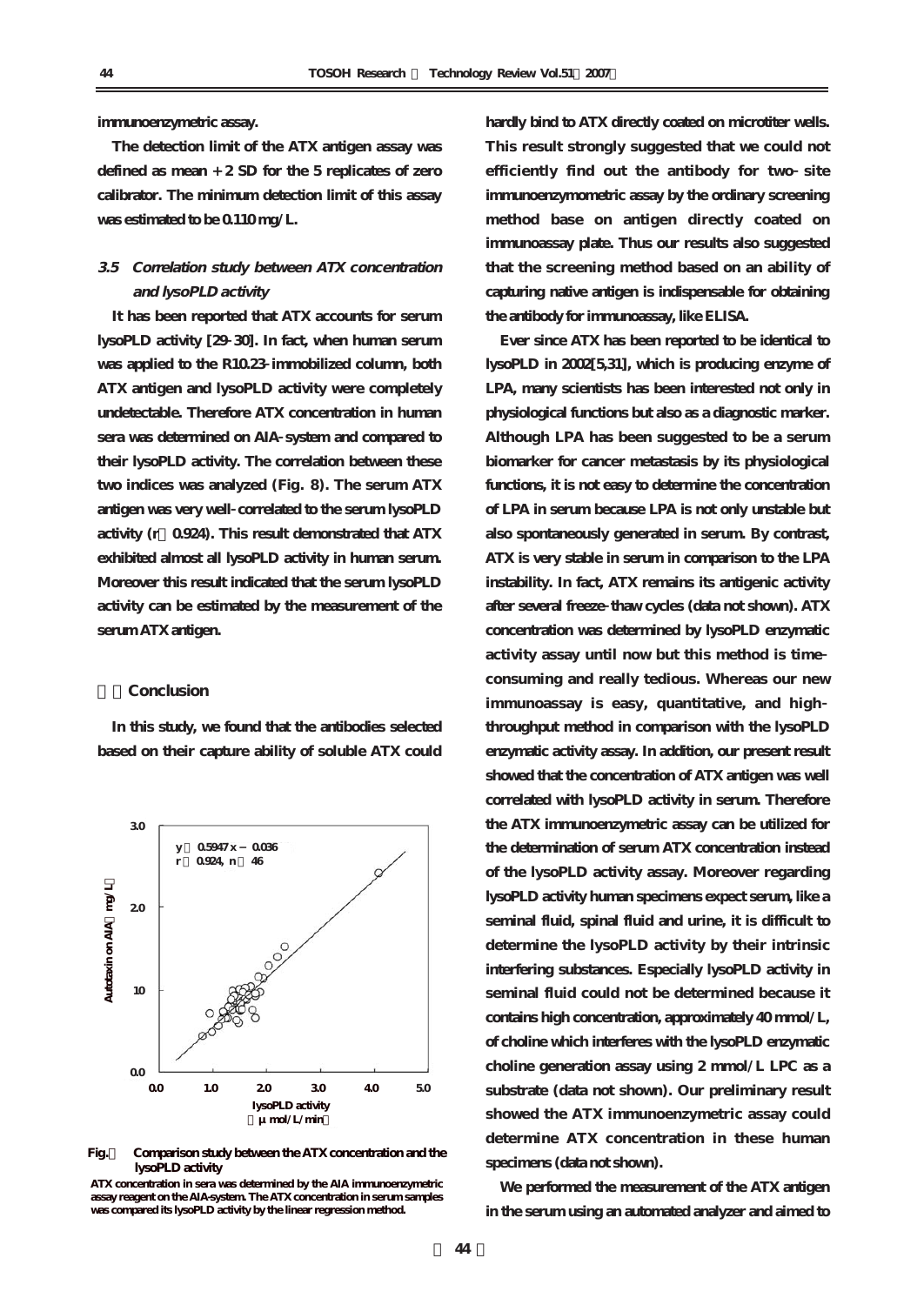**adopt for clinical laboratory testing. Based on the results of the present study on within run and between run precision, interference, detection limit, we speculate that this ATX immunoenzymetric assay can be applied to clinical laboratory testing. The ATX immunoenzymetric assay, which is simple and can be performed in an automated analyzer, will contribute to the investigation of clinical signification of ATX as a novel diagnostics marker.** 

### **5.Acknowledgments**

**We thank Drs. Yutaka Yatomi (University of Tokyo), Junken Aoki (Tohoku University) and Hiroyuki Arai (University of Tokyo) for helpful discussion. We would also like to thank Aya Nakagawa, Tomoko Nishiguchi, Chigusa and Mikihisa Ohmori for their technical support.**

### **6.References**

- **[1]Y.Yang, L.Mou, N.Liu, M.S.Tsao, Am J Respir Cell Mol.Biol., 21, 216 222 (1999)**
- **[2]N.Euer, M.Schwirzke, V.Evtimova, H.Burtscher, M.Jarsch, D.Tarin, U.H.Weidle, Anticancer Res., 22, 733 740 (2002)**
- **[3]M.J.Stassar, G.Devitt, M.Brosius, L.Rinnab, J.Prang, T.Schradin, J.Simon, S.Petersen, A.Kopp Schneider, M.Zo¨ller, Br.J.Cancer, 85, 1372 1382 (2001)**
- **[4]Z. Zhao, S. Xu, G. Zhang, Zhonghua. Gan. Zang. Bing. Za. Zhi., 7, 140 141 (1999)**
- **[5]M. Umezu Goto, Y. Kishi, A. Taira, K. Hama, N. Dohmae, K. Takio, T. Yamori, G. B. Mills, K. Inoue, J. Aoki, H. Arai, J. Cell Biol., 158, 227 233 (2002)**
- **[6]E. C. Kohn, G. H. Hollister, J. D. DiPersio, S. Wahi, L. A. Liotta, E. Schiffmann, Int. J. Cancer, 53, 968 972 (1993)**
- **[7]H. Y. Lee, J. Murata, T. Clair, M. H. Polymeropolos, R. Torres, R. E. Manrow, L. A. Liotta, M. Stracke, Biochem. Biophys. Res. Commun., 218, 714 719 (1996)**
- **[8]S. Nam, T. Clair, C. Campo, H. Lee, L. A. Liotta, M. Stracke, Oncogene, 19, 241 247 (2000)**
- **[9]S. Nam, T. Clair, Y. Kim, A. McMarlin, E. Schiffmann, L. A. Liotta, M. Stracke, Cancer Res., 61, 6938 6944 (2001)**
- **[10]W. Moolenaar, J. Cell. Biol., 158, 197 199 (2002)**
- **[11]W. Moolenaar L. van Meeteren, B. Giepmans, BioEssays, 26, 870 881 (2004)**
- **[12]A. Tokumura, J. Cell Biochem., 92, 869 881 (2004)**
- **[13]Y. Xie, K. E. Meier, Cell Signal., 16, 975 981 (2004)**
- **[14]K. Hama, J. Aoki, M. Fukaya, Y. Kishi, T. Sakai, R. Suzuki, H. Ohta, T. Yamori, M. Watanabe, J. Chun, H. Arai, J. Biol. Chem., 279, 17634 17639 (2004)**
- **[15]W. H. Moolenaar, Trends Cell Biol., 4, 213 219 (1994)**
- **[16]R. Sutphen, Y. Xu, G. D. Wilbanks, J. Fiorica, E. C. Grendys, J. P. LaPolla, H. Arango, M. S. Hoffman, M. Martino, K. Wakeley, D. Griffin, R. W. Blanco, A. B. Cantor, Y. J. Xiao, J. P. Krischer, Cancer Epidemiol.Biomarkers Prev., 13, 1185 1191 (2004)**
- **[17]Y. Xu, Z. Shen, D. W. Wiper, M. Wu, R. E. Morton, P. Elson, A. W. Kennedy, J. Belinson, M. Markman, G. Casey, JAMA, 280, 719 723 (1998)**
- **[18]T. Sasagawa, M. Okita, J. Murakami, T. Kato, A. Watanabe, Lipids, 34, 17 21 (1999)**
- **[19]J. H. Hecht, J. A. Weiner, S. R. Post, J. Chun, J. Cell Biol., 135, 1071 1083 (1996)**
- **[20]S. An, T. Bleu, O. G. Hallmark, E. J. Goetzl, J. Biol. Chem., 273, 7906 7910 (1998)**
- **[21]K. Bandoh, J. Aoki, H. Hosono, J. Biol.Chem., 274, 27776 27785 (1999)**
- **[22]K. Noguchi, S. Ishii, T. Shimizu, J. Biol.Chem., 278, 25600 25606 (2003)**
- **[23]C. W. Lee, R. Rivera, S. Gardell, A. E. Dubin, J. Chun, J. Biol. Chem., 281, 23589 23597 (2006)**
- **[24]H.Y.Lee, J.Murata, T.Clair, M.H.Polymeropoulos, R. Torres, R. E. Manrow, L. A. Liotta, M. L. Stracke, Biochem. Biophys. Res. Commun., 218, 714 719 (1996)**
- **[25]F. N. Van Leeuwen, C. Olivo, S. Grivell, B. N. Giepmans, J. G. Collard, W. H. Moolenaar, J. Biol. Chem., 278, 400 406 (2003)**
- **[26]A. Kehlen, N. Englert, A. Seifert, Int.J. Cancer, 109, 833 838 (2004)**